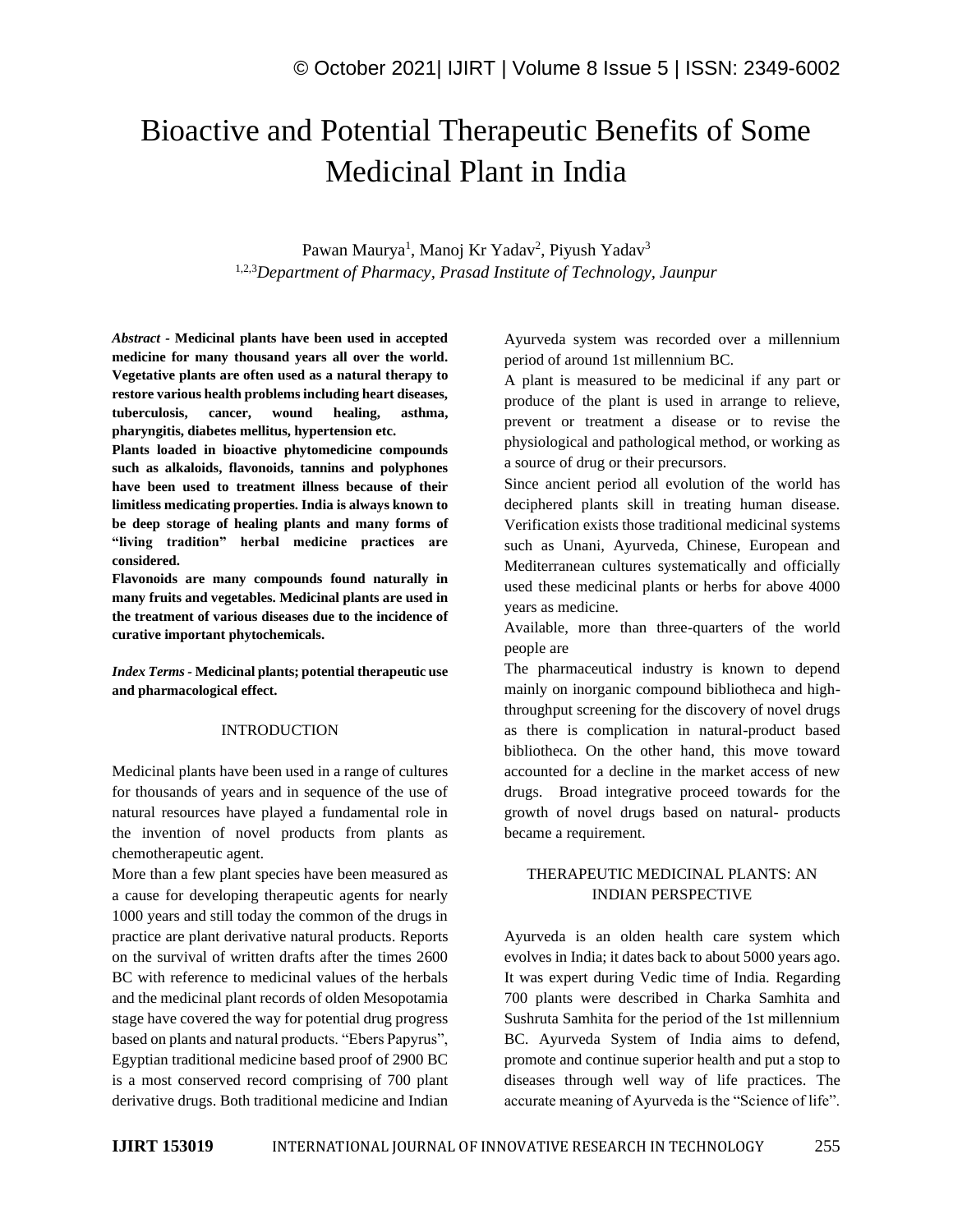It is expected that about 7,500 plants are used in narrow health customs in most rural and tribal villages in India. Herbal treatment is the most popular form of Traditional Medical System in such regions.

View of the emerging challenges in the healthcare classification, there is needed to combine Ayurveda into the medical system for the management and treatment of lifestyle-related disease. Ayurveda can offer Drug-free society by curing and managing the diseases and improving the quality of life. In order to augment the traditional system of medicine, Government of India has set up a National Level Policy for growth, promote and development of the Traditional System of Indian Medicine. The Ministry of Ayurveda, Yoga and Naturopathy, Unani, Siddha and Homeopathy (AYUSH) has created separate departments for Ayurveda, Yoga and Naturopathy, Unani, Siddha and Homoeopathy collectively known as AYUSH. Figures 1 and 2 shows the different school of thoughts exploring and employing the use of medicinal plants in the prevention and cure of diseases and their respective percentages.

Bioactive constituents from medicinal plants

Phytochemicals (from the Greek word phyto, meaning plant) are biologically active, naturally occurring chemical compounds found in plants, which provide health benefits for humans other than those attributed to macronutrients and micronutrients. These specific compounds are synthesized by primary or rather secondary metabolism of living organisms with an aim to provide defense against environmental factors and infectious agents in plants. The biological activity of secondary metabolites is not only restricted to plant defense system but have also been used to cure various human diseases. Secondary metabolites present in plants as organic compounds provide definite physiological action on the human body. Plant active bio constituents are known to have a vast range of therapeutic activity ranging from antibacterial, antiviral, immunomodulatory, anti-inflammatory to most extensive anticancer activity. These bioactive substances include tannins, alkaloids, carbohydrates, terpenoids, steroids and flavonoids. these can be derived from barks, leaves, flowers, roots, and fruits or seeds.

#### Medicinal Herbs:-

Here are some universal medicinal herbs. The largest part herbs have not been totally tested to see how well

they effort or to see if they work together with other herbs, supplement, medicines, or foods. Products additional to herbal arrangements may possibly also cause relations. Be aware that "natural" abstain mean "safe." It's important to tell your healthcare providers about any herb or nutritional supplement you are using.

There are following medicinal herbs:-

- Dhaniya
- Tulsi
- Elachi
- Neem
- Pyaj
- Ghreet kumara
- Guggulu
- Amla
- Ashok
- Dalchini
- **Garlic**



## Garlic:-

(Cloves, root)

Garlic has been used all over the world in cooking and for its many medicinal properties.

The compounds isolated from garlic have been shown to have antimicrobial, Cardio protective, anticancer and anti-inflammatory properties. These properties may play a role in The belief that garlic helps lower cholesterol and blood pressure. Unfortunately, the evidence is Conflicting.

The FDA considers garlic safe.

But it can increase the risk of bleeding and should not be used with warfarin, a blood thinner. For the same reason, large amounts should not be taken before dental procedures or surgery.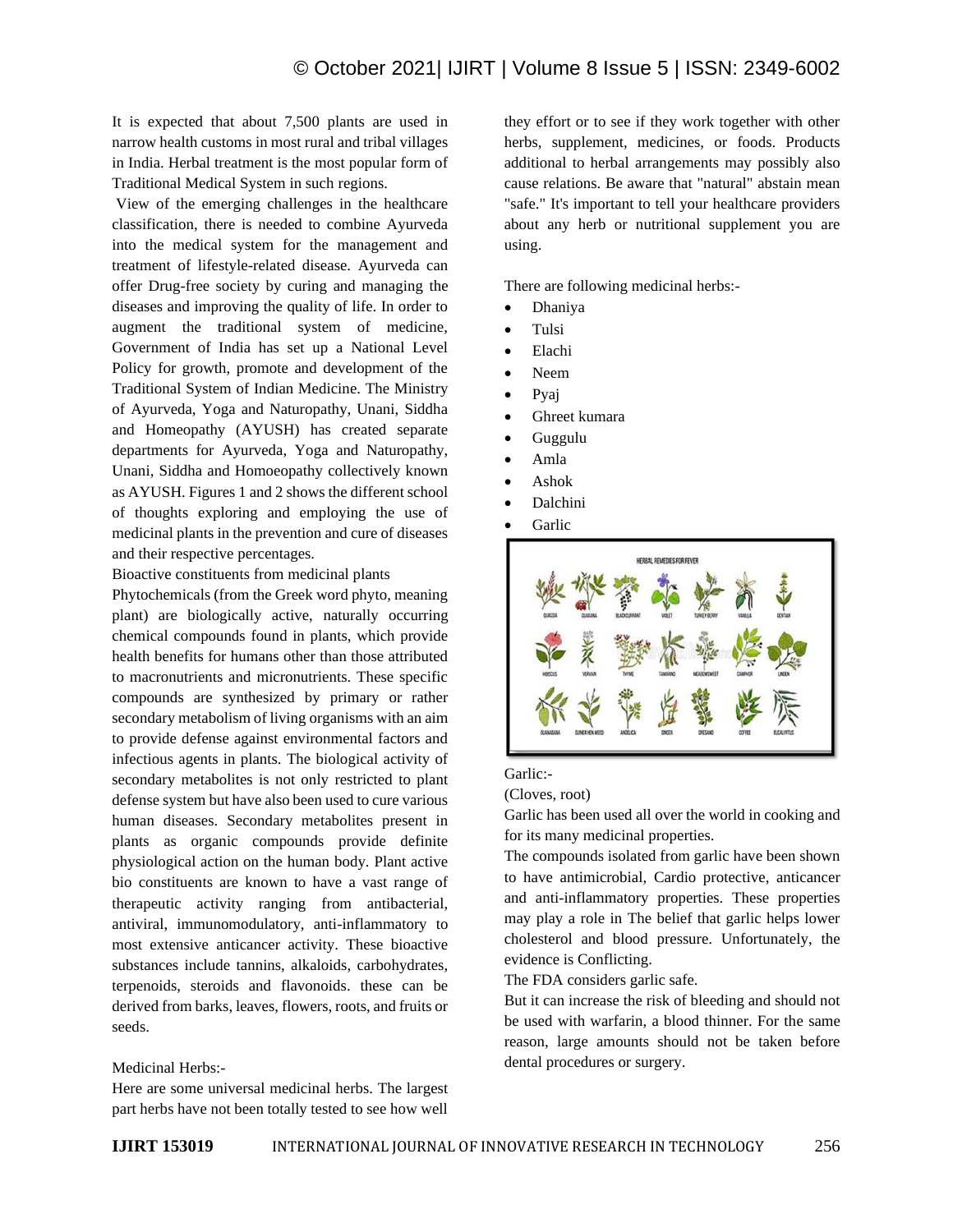## © October 2021| IJIRT | Volume 8 Issue 5 | ISSN: 2349-6002



Uses: - Garlic and its preparations have been widely recognized as agents for prevention and treatment of cardiovascular diseases.

The wealth of scientific literature supports the proposal that garlic consumption have significant effects on lowering blood pressure, and it is also antioxidant.

Ginger:-

(Root)

Ginger is most commonly known as an herb for easing nausea And motion sickness.

Research suggests that ginger may relieve the nausea caused by pregnancy and chemotherapy.

Other areas under investigation in the use of ginger are in surgery and as an anticancer agent. Its wide range of actions may be due in part to its strong antiinflammatory and ant oxidative effects.

Reported side effects may include bloating, gas, heartburn, and nausea in certain people.



Uses: - When taken by mouth: Ginger is likely safe. It can cause mild side effects including heartburn, diarrhea, burping, and general stomach discomfort. Taking higher doses of 5 grams daily increases the risk for side effects.

When applied to the skin: Ginger is possibly safe when used short-term. It might cause skin irritation for some people.

Neem:-

Neem is a natural herb that comes from the neem tree, other names for which include Azadirachta indicia and Indian lilac.

The extract comes from the seeds of the tree and has many different traditional uses.

Neem is known for its pesticidal and insecticidal properties, but people also use it in hair and dental products.

Neem (Azadirachta indicia) is a tree that grows in tropical regions such as India. The leaf extract is used to reduce tooth plaque and to treat lice.

Neem contains chemicals that might help reduce blood sugar levels, heal ulcers in the digestive tract, prevent pregnancy, kill bacteria, and prevent plaque from forming in the mouth.

People use neem for lice, tooth plaque, gingivitis, psoriasis, to repel insects, and for many other purposes, but there is no good scientific evidence to support most of these uses. Neem seed oil is used as a pesticide.





Dandruff: - Neem is a popular ingredient in several anti-dandruff shampoos.

Lice: - The results of a small study indicated that neem is an effective anti-lice and anti-nit agent.

Dental products, including mouthwashes, toothpastes, and tooth powders, can also contain neem.

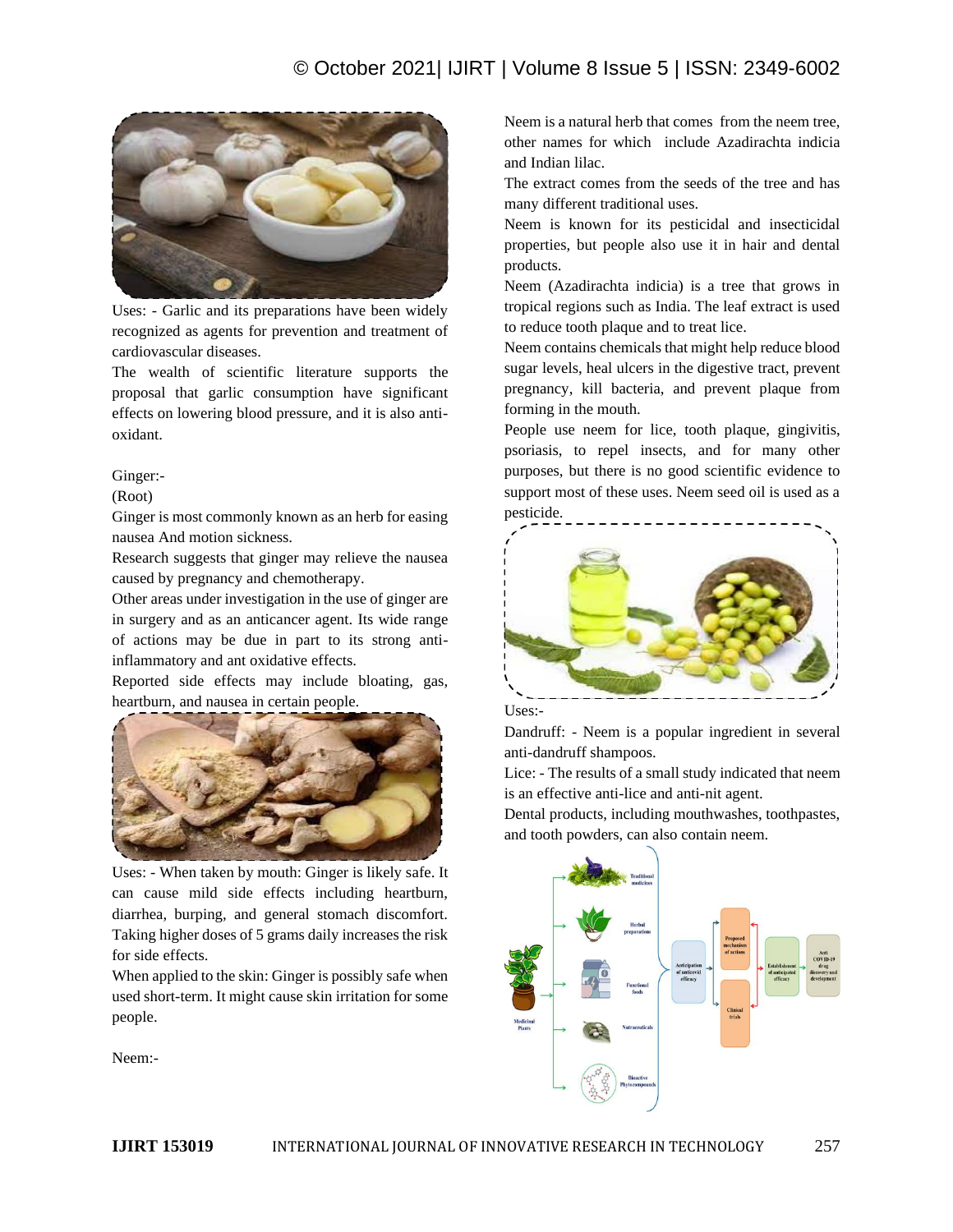# © October 2021| IJIRT | Volume 8 Issue 5 | ISSN: 2349-6002

| $Sr.no-$       | Hindi Name | <b>English Name</b>  | <b>Botanical Name</b>              | Uses                                         |
|----------------|------------|----------------------|------------------------------------|----------------------------------------------|
| 1              | Dhaniya    | Coriander            | Coriandrum sativum Linn Pennell    | Indigestion, Flatulence, Controls Spasmodic  |
|                |            |                      |                                    | Pain                                         |
| $\overline{c}$ | Tulsi      | <b>Holy Basil</b>    | Osmium sactum Linn Pennell         | Indigestion, Heart Diseases,<br>Respiratory  |
|                |            |                      |                                    | <b>Diseases</b>                              |
| 3              | Elaichi    | Lesser               | Elettaria cardamomum Maton         | Nausea, Vomiting, Dry Cough                  |
|                |            | Cardamom             | Penne                              |                                              |
| $\overline{4}$ | Neem       | Margo's Tree         | Azadirachta Indicia A. Juss Pennel | Leprosy, Eye Disorders,<br>Bloody<br>Nose,   |
|                |            |                      |                                    | <b>Intestinal Worms</b>                      |
| 5              | Pyaj       | Onion                | Allium cepa Linn Pennel            | Prostate Cancer, Esophageal, Stomach Cancer  |
| 6              | Ghreet     | Aloes                | Aloe vera Tourn ex. Linn Pennel    | Ulcers, Burn Injuries, Jaundice, Acne        |
|                | Kumari     |                      |                                    |                                              |
| 7              | Guggulu    | Indian Bdellium      | Commiphora<br>mukluk<br>Engle      | Joint<br>Disorders.<br>Heart<br>Diseases,    |
|                |            |                      | Pennel                             | Hypolipidaemic,                              |
| 8              | Amla       | Indian               | Emblica officinalis Linn Pennel    | Antioxidant, Antistress, Constipation, Fever |
|                |            | Gooseberry           |                                    |                                              |
| 9              | Ashok      | Sorrowless tree      | Saraca indica Pennel               | Menstrual Irregularities, Uterine Stimulant  |
| 10             | Dalchini   | <b>Bark Cinnamon</b> | Cinnamomum Zeylanicum Breyn        | Antibacterial, Antiseptic                    |
|                |            |                      | Pennel                             |                                              |

Table: - herbal plant and there therapeutic use

## **CONCLUSION**

The available writing explore the beneficial worth for those flora which have not come under the examination of medical examiner for the advance of original plant based drug.

thus far, only a little proportion of therapeutic plants have been known and characterized for their recipient property and calculated at pre-clinical and medical testing levels. However, with the enormous availability of millions of plant species on the earth there is always an option for the investigation of plants with remarkable positive effects. In the present review, few examples of such disliked plants have been discuss, which is backed by ethno medical direct along with pharmacological and therapeutic in organize and still there are 100 of uncultivated therapeutic plants that need much complete review. The isolation, identification of active principles and pharmacological studies of the dynamic phytoconstituents of the discuss plants may be measured and calculated richly in order to be engaged in the healing of a combination of diseases.



Fig: - mechanism behind beneficial aspect of medicinal plant

#### **REFERENCE**

- [1] Adhikari, P. P., and Paul, S. B. (2018). History of Indian traditional medicine: a medical inheritance. Asian J. Pharm. Clin. Res. 11 (1), 421. doi:10.22159/ajpcr.2018.v11i1.21893
- [2] Agarwal, P., Sharma, B., Fatima, A., and Jain, S. K. (2014). An update on ayurvedic herb convolvulus pluricaulis choisy. Asian Pac. J. Trop. Biomed. 4 (3), 245–252. doi:10.1016/S2221-1691(14)60240-9